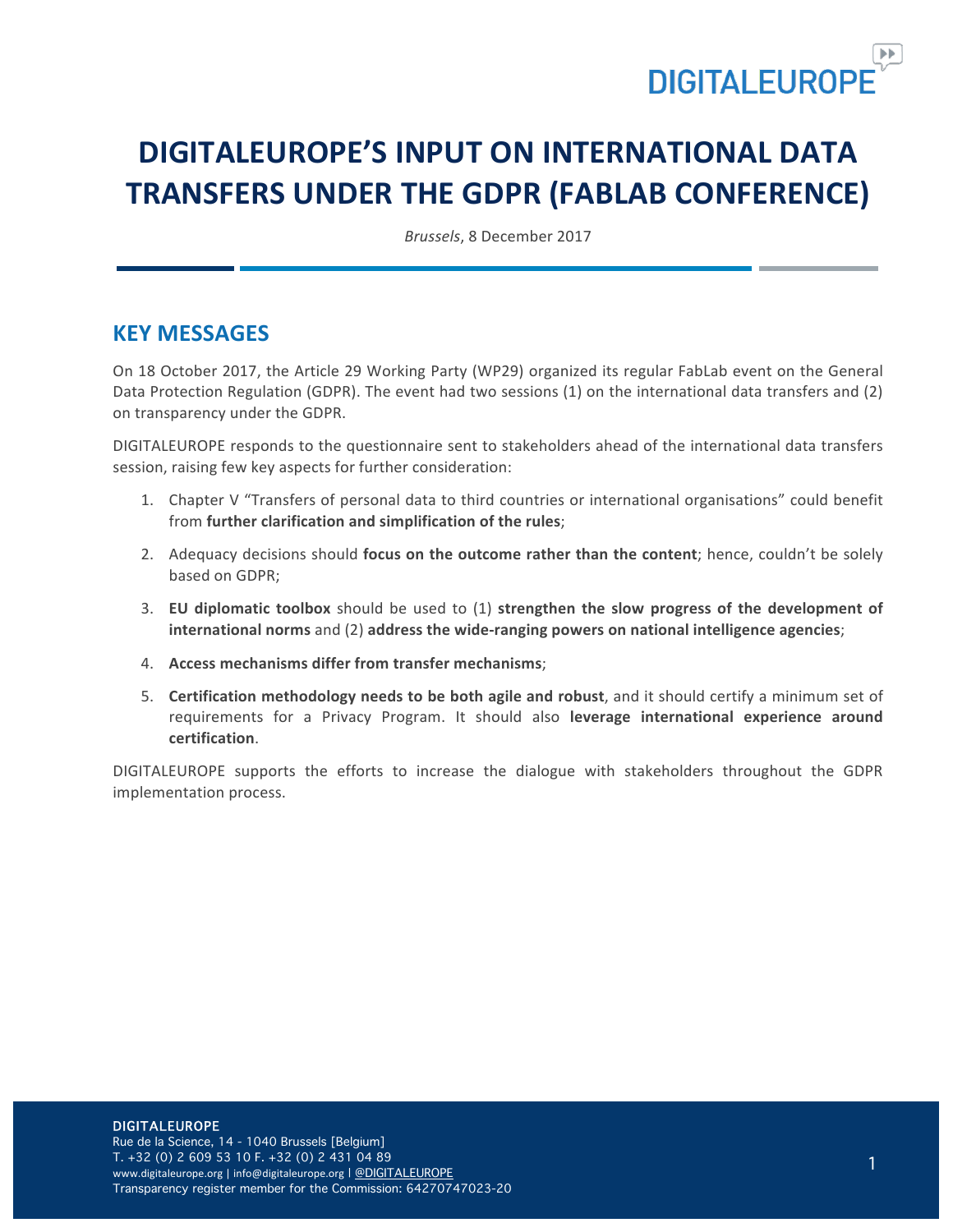

### **International transfers in general**

1. The GDPR provides a tool box for framing data transfers abroad: does this list answer your needs and expectations? What type of guidelines would you like to see developed by the WP29 on those tools? Are there specific topics where you need guidance on?

We welcome strong privacy rules and believe that improvements on the guidance side would support this objective. The list and corresponding WP29 activities on chapter V should not become a tool for extra judicial implementation of what was proposed by the legislators nor anticipate future European Court of Justice (ECJ) rulings and cater for all policy objectives envisioned by European legislators as expressed in recital 4.

The processing of personal data should be designed to serve mankind. The right to the protection of personal data is not an absolute right; it must be considered in relation to its function in society and be balanced against other fundamental rights, in accordance with the principle of proportionality. This Regulation respects all fundamental rights and observes the freedoms and principles recognised in the Charter as enshrined in the Treaties, in particular the respect for private and family life, home and communications, the protection of personal data, freedom of thought, conscience and religion, freedom of expression and information, freedom to conduct a business, the right to an effective remedy and to a fair trial, and cultural, religious and linguistic diversity.'

However, the continued uncertainty around international data transfers and in the case when a transfer made in accordance with General Data Protection Regulation (GDPR) is suddenly deemed illegal, how much time a controller will have to react. It seems only ECJ has the power to create certainty, not the legislators nor the Data Protection Authority (DPA). However, if such ECJ decision is made, WP29 should, in cooperation with the industry, develop a mechanism for well-intended companies to adjust and comply with the new realities. At the same time, it should be recognised that European based multinationals have complex IT systems and global reach. This means that technical and operational adjustments will take, and in many cases, depend on how suppliers of IT and software can introduce new software upgrades.

Consideration should also be given to the risk of bottle neck of a sudden surge in the demand of IT integration consultants if European based companies at a given point in time need to make fundamental changes.

From a European processor perspective, the GDPR doesn't provide for more workable solutions than the current legal framework. The problem is still that there are no processor to processor standard contractual clauses (SCCs). Instead, European processors need to find solutions for their customers (controllers) to directly enter in SCCs with non-European (sub-) processors. While current interpretations permit a European processor to represent its customer (controllers) per power of attorney towards (sub-) processors, the opposite model, by which the European processor would represent the non-EU (sub-) processors towards the customers, is generally not accepted.

But in practice, the requirement to represent the customers towards the (sub-) processors causes a lot of administrative work. For instance, a different set of standard agreements must to be concluded for every customer. It would be much more efficient for the processor to be able to represent the (sub-) processors towards the customers as he would only need one power of attorney for many customers. And the result would be the same.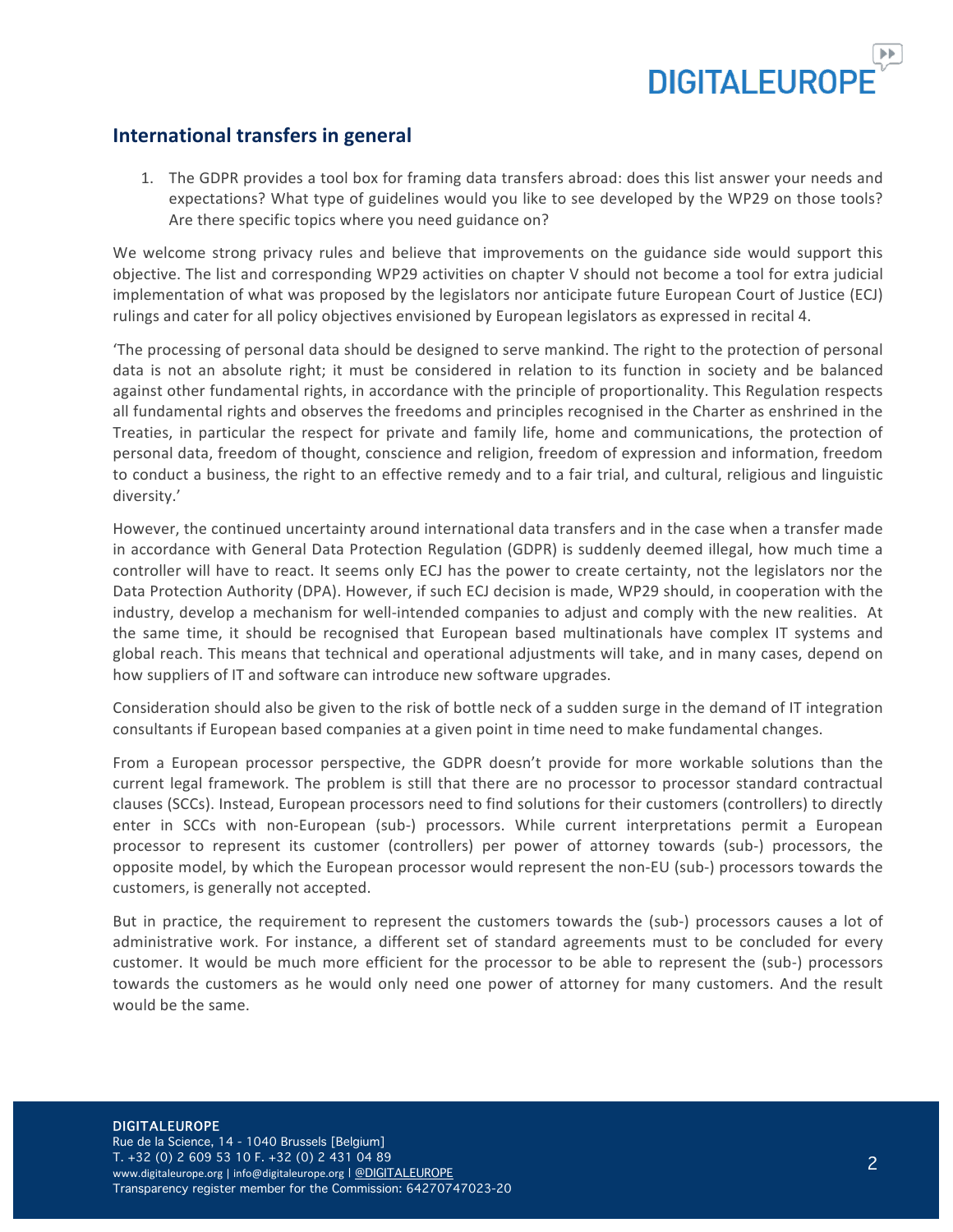

The SCCs for standard cloud services will look the same, per definition ("standard") for each and every customer. Therefore, there is the need to foster simple methods of entering into the standard contractual clauses, e.g. accession models, workable processor to processor SCCs.

Ultimately, we want the current data transfers mechanisms like SCCs to continue to be a viable option. It is worth noting that transfers are not exclusively going from the EU directly to the US. We are global companies and our transfers go all over the world. Equally, a single harmonized way of transferring data from the EU in jurisdictions across the world, such as Privacy Shield is where we should be going.

2. How to better communicate to the individuals on the guarantees offered and individual's rights in the context of international transfers? How to make privacy policies clearer about international transfers taking into consideration the transparency requirements regarding international transfers as set out by the GDPR?

Articles 13 and 14 are clear when it comes to communication and nothing further is needed.

### **Adequacy**

1. What are the core commercial and law enforcement principles that you would consider necessary to be found in a third country legislation for it to be considered as offering an adequate level of protection (e.g. "new" data subject rights, DPIA etc.)?

Adequacy decisions based on GDPR per se are not a European law enforcement practice. Consequently, it is of critical essence to avoid a situation where adequacy decision is making a judgement about a third country's privacy regime based on GDPR. Such scenario would be seen as a double standard, ultimately undermining the legitimacy of the European privacy regime.

Furthermore, for third countries' data protection laws, the adequacy decision process should focus on outcome and not content. An adequate level of protection is not necessarily ensured by provisions in third countries' law when mirroring the GDPR but rather by principles and requirements that result to the desired level of adequate protection for data subjects.

#### **Need for clarification**

Although the adequacy has had some success in imposing European privacy standards on third countries, a more effective way to extend these to citizens of third countries is to secure a predicable regime of inbound data transfers from third-countries to Europe, hereby extending European privacy standards to third countries' citizens. This accomplishment will also stimulate investments and job creation in European based data processing, a clear but still yet unaddressed opportunity by policy makers. The reason for this is that adequacy decisions foster predictability of only outbound data transfer from EU to third counties, which ultimately provides incentives to European based data processors to move data processing outside Europe. While at the same time adequacy offers no predictability for inbound data transfers from third countries to process such data in European. A reciprocal adequacy decision meaning that EU and third country makes two unilateral adequacy decisions to secure data flows in both directions, still lack certainty as such decisions can be unilaterally withdrawn.

Contrary to adequacy, securing data flows in FTA (Foreign Trade Agreement) will provide European data processers with the necessary certainty to process third country citizen's personal data in Europe, promoting investments and jobs in Europe. At the same time, third country citizens will benefit from European privacy

#### DIGITALEUROPE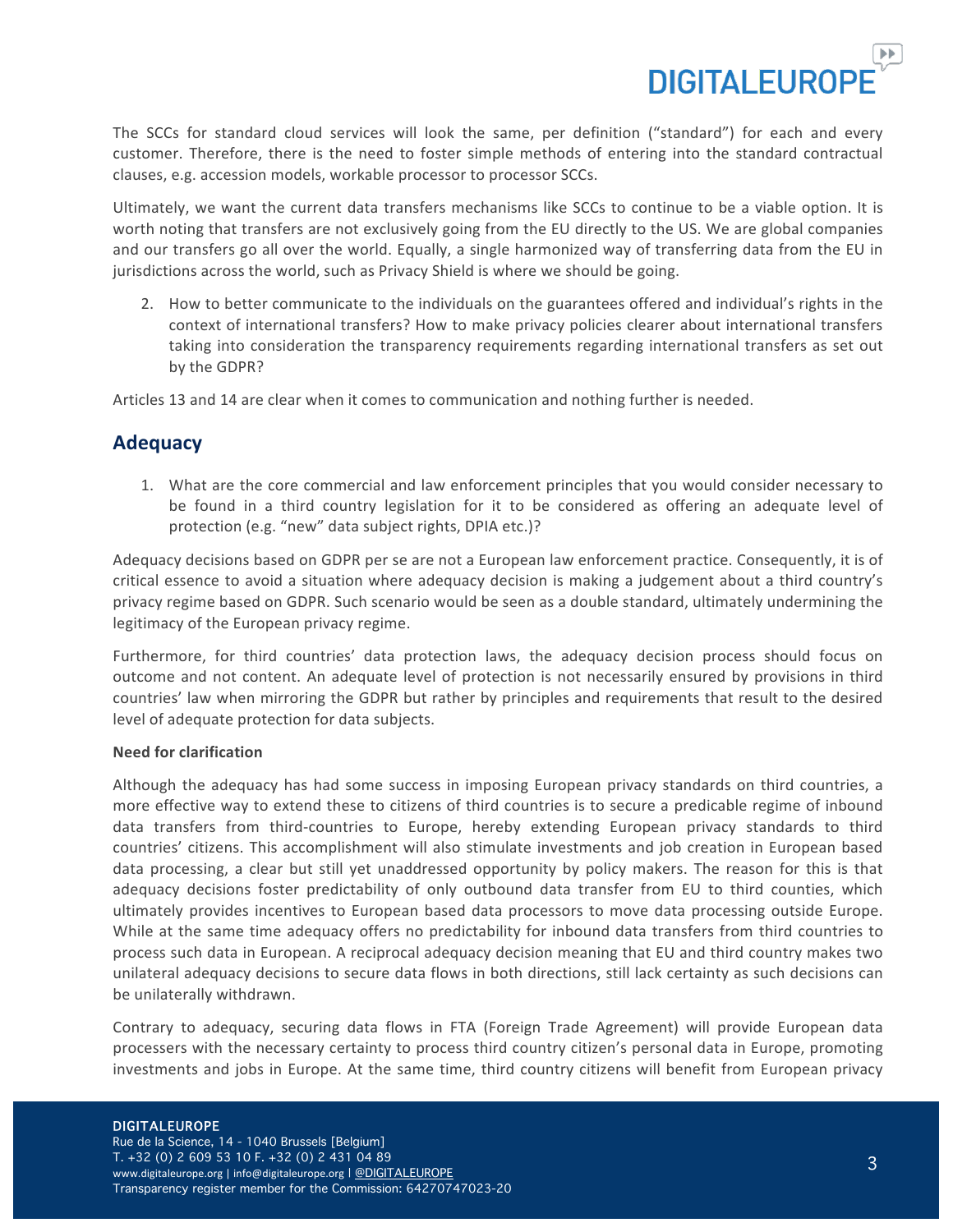

standard. Predictable rules for inbound data transfers to Europe, which can be assured in a predictable way and on a mass scale through FTA. Such outcome would build on top of the scale of European market while increasing further the scale of European based processing operations, gaining even larger scale of operation by having predictable inbound data transfers rules to rely on. This is the opportunity that European based industry is still waiting for to make the policy claim that "privacy can be a competitive advantage".

2. From a company's perspective what (additional) technical or organizational measures can be taken to effectively limit access to personal data from law enforcement and intelligence agencies in the third country to the extent absolutely necessary in a democratic society?

Encryption provides for an additional layer of protection but full encryption is not feasible in each and every constellation. Encryption keys should be with the controller so that the processor can't be subject to any demand to hand over unencrypted data.

European policy makers should ensure increased focus and resources in cPPP (Cybersecurity Public Private Partnership) on quantum safe software programming. This will improve the capabilities of European software companies needed to increase resilience against possible aggressive uses of quantum computing1.

Regarding third countries law-enforcement and intelligence agencies, it should be clear that GDPR is not the proper mechanism to address surveillance practices' issues. In terms of law-enforcement, more countries should sign up to the Budapest convention. This mechanism should receive more attention in driving material improvements for citizens privacy in and outside Europe. Regarding the intelligence agencies, EU should increase efforts through e.g. the EU diplomatic toolbox to  $(1)$  strengthen the slow progress of the development of international norms<sup>2</sup> and (2) addressed wide ranging powers on national intelligence agencies<sup>3</sup>. Furthermore, some countries are proposing wide ranging obligations on European companies to disclose their source code that will introduce new threats for European citizens and businesses4. One way to limit this threat is to include prohibition, without exceptions, of source code disclosure for ICT products used for civilian purposes, in FTA governing data transfers, such as in the ongoing NAFTA renegotiation<sup>5</sup>.

### **Binding Corporate Rules (BCRs)**

1. How to improve the BCRs and their process of validation by the DPA?

General standard modules and agreed clauses should be developed, so they can easily be re-used. Furthermore, at a time when DPAs are strained in terms of resources while more companies are applying for BCRs, we urge data protection authorities to ensure that they will be able to efficiently deal with applications. This is paramount for the mechanism to continue to be an effective option for companies and to increasingly become a smoother and faster process. In that regard, making the requirements for controllers and processors more consistent, and speeding up the process would help.

j

<sup>1</sup> See http://www.scmp.com/news/china/society/article/2110563/china-building-worlds-biggest-quantum-research-facility

<sup>&</sup>lt;sup>2</sup> See https://www.theguardian.com/world/2017/aug/23/un-cyberwarfare-negotiations-collapsed-in-june-it-emerges

<sup>&</sup>lt;sup>3</sup>See http://www.mannheimerswartling.se/globalassets/publikationer/national-intelligence-law.pdf

<sup>4</sup> See https://www.recordedfuture.com/china-cybersecurity-law/

<sup>&</sup>lt;sup>5</sup> See page 9 https://ustr.gov/sites/default/files/files/Press/Releases/NAFTAObjectives.pdf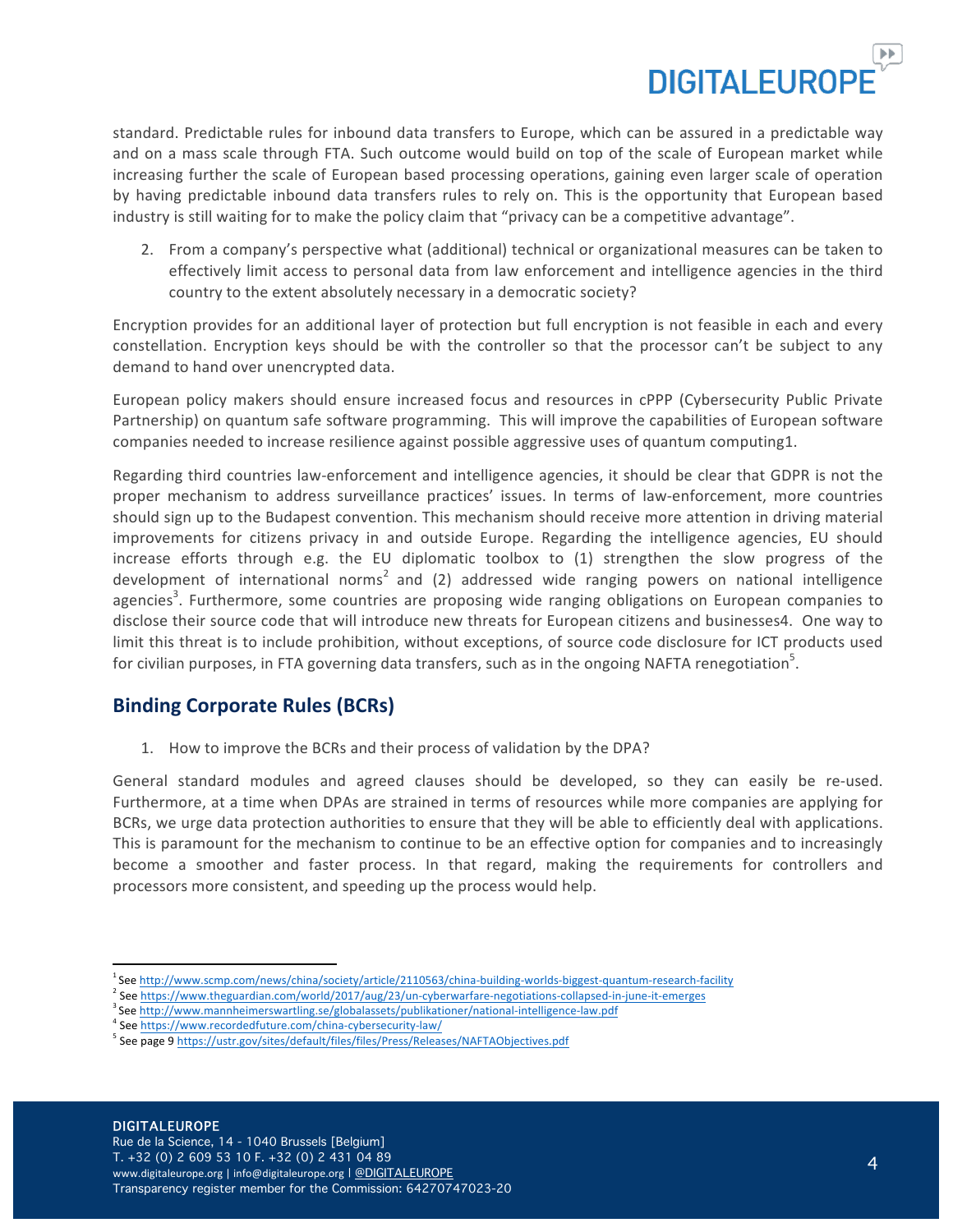

2. The GDPR provides that BCRs can be adopted not only by a group of undertakings but also by groups of enterprises engaged in a "joint economic activity". In your view, what elements should be considered to assess whether a group of companies are engaged in a "joint economic activity"?

It shouldn't be necessary to have a joint economic purpose but to have a certain stability in a data processing relationship which is about to last. Long standing business relationship leading to stable data processing terms and conditions (relationships) – example: cloud services with the same sub-processors. The starting point shouldn't be comparable business models, but rather long standing and stable business relationships.

The "joint economic activity" could fall under 2 different scenarios: On the first one members of the BCR under "Joint Economic Activity" need to define if all entities have decision making on the data. If they do the requirements should fall under Article 26 (as those entities all make decisions on the use of data).

A second scenario would be when one entity who is BCR certified can open their BCR for either its supply chain or distributor network to operate under the umbrella of said approved BCR. WP29 could, with inputs from industry, determine a minimum set of compliance requirements that the supply chain or distribution network would need to demonstrate in order to be able to transfer data under the existing BCR. Amongst other articles this could also satisfy the requirements of Article 28.1 of the GDPR.

A separate but related issue that needs to be addressed relates to business being done by two companies who hold a BCR. Greater flexibility should be granted to companies with joint economic activity when both have demonstrated robust data protection practices; this should be an asset for the two companies that have undergone the BCR process.

3. To ensure the bindingness of BCRs for each participating entity, already approved BCRs mainly make use of intra-group agreements and where possible unilateral undertakings. Which other instruments could be taken into account in this perspective?

Accession models (see answer above). We believe the Intercompany agreements are sufficient to achieve the BCR objectives. They are not the easiest of mechanisms to implement, but provide a greater degree of certainty.

4. What guarantees could be provided when the applicable legislation of a third country prevents the company/entity from fulfilling its obligations under the BCRs?

To the extent that a company entity can't meet its obligations under the BCRs it must be excluded from processing data under the BCR.

The only real topic to fall under this category is government access to information. This is a government to government issue and needs to be resolved at the supranational or diplomatic level. No transfer mechanism could solve this but experience shows that companies will make efforts to the best of the abilities and without compromising compliance with other countries laws to protect data. Beyond that, there is no magic bullet to solve the issue from the company side.

5. In your view, are BCRs only a tool for transfers or more generally a tool for achieving compliance?

Whereas BCRs are in principle designed as a tool for transfers, they are increasingly becoming a useful tool not for but- towards compliance. We do not see BCRs as a tool for compliance. Many companies that don't have the resources to go through the approval process or the structure which makes BCRs attractive in the first place. Such an approach would also undermine the attractiveness of other mechanisms for transfers. And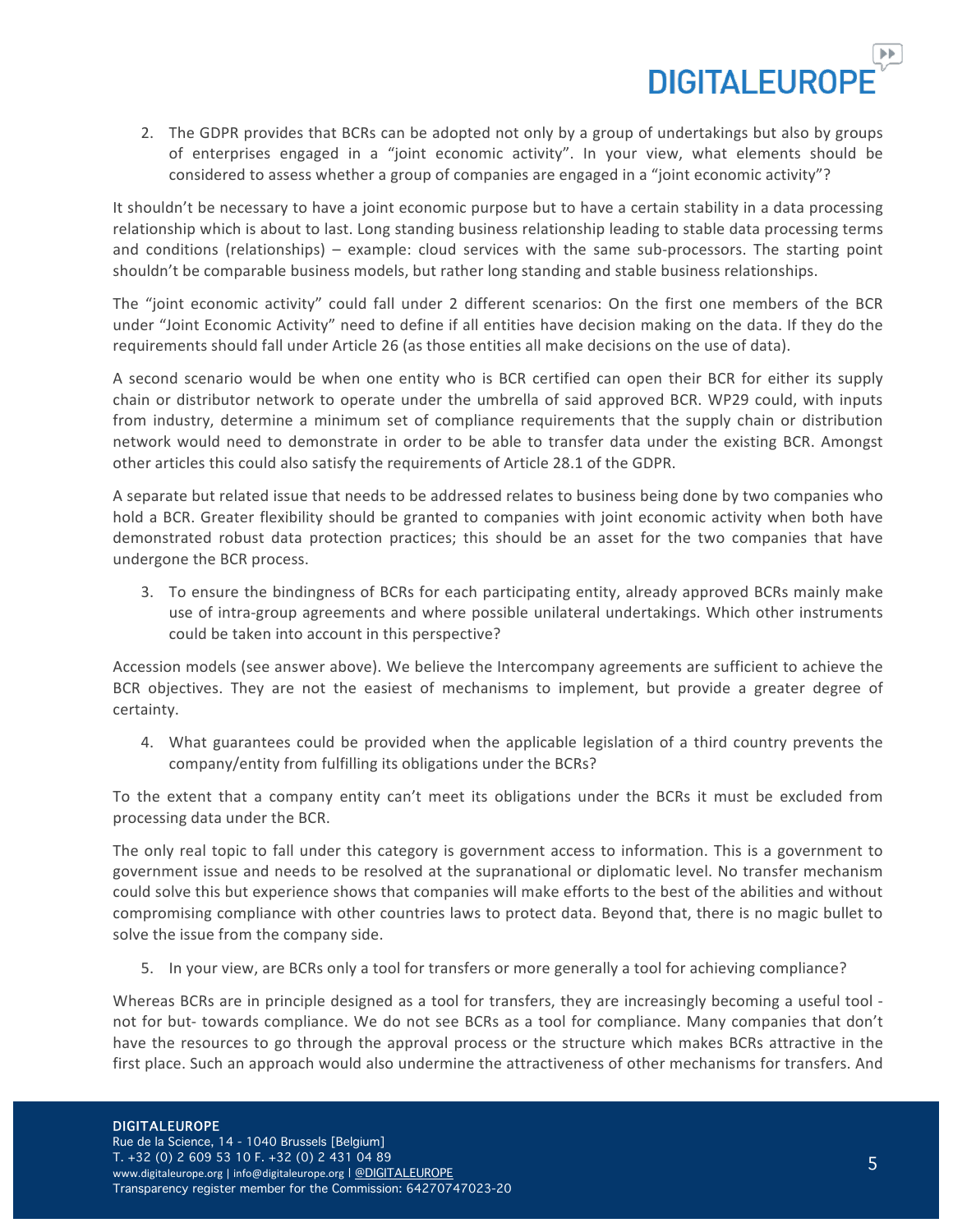

importantly, it would move us away from the accountability principle of the GDPR by reintroducing a system of approvals and authorisations for compliance.

However, we believe that companies that have BCR approvals have satisfactorily demonstrated compliance and accountability towards the authorities; in order to obtain a BCR you need to demonstrate accountability and a robust data protection program. This is rigorous and not a self-assessment, so without a complete program it can't be achieved. Transferring might be the ultimate motivation, but a robust program is the basis for it, thus achieving compliance is necessary.

And it is, finally, important to note that BCRs are also attractive from a competitive and business perspective; companies that have BCR approvals are considered in the market place to have a good level of compliance.

### **Derogations**

1. What should the information provided to the data subject include in case of a transfer based on the derogation of consent? Information on data recipients or categories of recipients, countries to which the transfer is being made, level of data protection and specific privacy risks in the third country etc.?

We believe that as data subjects' awareness continues to increase, explicit consent may become a more reliable basis for transfers. Practically it can be counter-productive to overload the data subject with too much or too complex information. We believe that each individual company should assess the type and detail of information that can achieve the outcome required in Article 49 i.e. informing the data subject "of the possible risks of such transfers for the data subject due to the absence of an adequacy decision and appropriate safeguards".

#### Data access is different from a data transfer

It is of outmost importance for the development of European data processing industry to be able to provide services from Europe. A concrete opportunity to further improve the European conditions is using the derogations section on data transfers in GDPR. But more clarification is required.

European based data processing is dependent on the need to secure possibility to access data to and from EU in a very specific context, that does not include a permanent transfer or a bulk transfer of personal data that is incidental and there is not an intention/purpose to process personal data for value extraction. Specifically, in the business to business (B2B) context, where privacy trained personnel, under an established contractual relationship and with technical mitigation procedures in place such as VPN and encryption, need to access remotely information in IT systems for pure maintenance, software update or incident support management purposes. It is of absolute essence that such situations are addressed in an effective manner where European businesses are through certification or Code of Conduct able to benefit from such an access-mechanism without the need to repeatedly inform or await a decision from a DPA.

### **Certification**

1. In your view, what are the advantages and disadvantages of certification as a tool for transfers?

Our comments reflect the definition of certification as foreseen under Art 42 of the GDPR (leaving aside codes of conduct as defined under Art 40).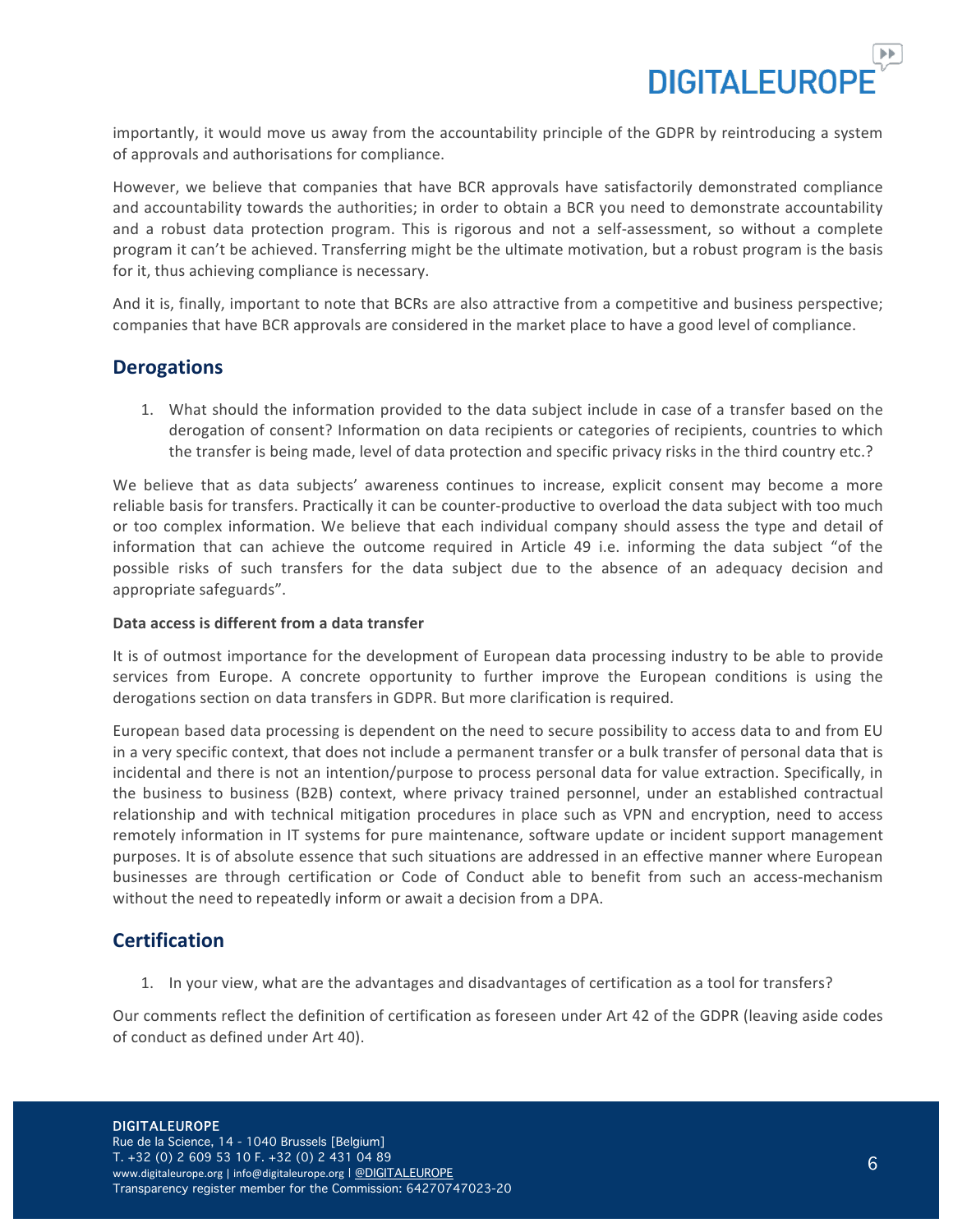**DIGITAL FUROL** 

Certificates provide market incentives by creating transparency and trust and, as a result, offer competitive advantages for the services inspected. Certificates provide an efficient way for users to inform themselves and to compare offerings.

In addition, certification is an essential tool to demonstrate and document compliance. However, it is important that the certificate is valid throughout all EU member states in order to establish legal certainty and enhance the internal market.

A horizontal certification procedure to manage permanent data transfers to third countries should be developed in a joint effort including representatives from European businesses. Such certificates could be tailor made for specific situations such as European based Multination Enterprises, whose conditions are significantly different (complex and large IT systems, as well as vast geographical footprint outside EU).

Certifications could have the advantage of scale vs other mechanisms such as BCR's. Certifications should be done by accountability agents and do not require regulators' review. The certification methodology needs to be both agile and robust, but is should also go beyond just transfers. It should certify a minimum set of requirements for a Privacy Program.

Certifications should also be a way to satisfy Art. 28.1 requirements. Large companies may have tens of thousands of suppliers and making sure that only processors providing "sufficient guarantees to implement appropriate technical and organizational measures" are used is an extremely time and resources consuming process. A quick set up of certifications for this purpose should be a priority. If existing certifications can be used (even from other regions) to ensure this, it should be an avenue to be explored with the upmost urgency.

In addition, there is need to differentiate between certifications (a minimum standard) and BCR's (a higher standard) as the latter require much more effort and a robust Data Protection program. This implies a lengthy demonstration process in front of a regulator with peer review by two additional regulators. The benefits for BCR achievement should be higher than mere transfers.

2. What tools should be established by the WP29 to facilitate the development of certification as a tool for transfers?

Develop clear standards as underlying requirements against which a certificate can be provided. DPA's shouldn't certify themselves, but remain at the control level.

There might be temptation to align privacy certifications with other type of certifications that require conformity assessment and technical skills. This should be avoided as it will increase the cost of certification and limit the number of possible accountability agents (Certification bodies). If we limit the number of accountability agents, we will inevitably increase the cost and limit the access to certification.

As for tools, WP29 should try to leverage international experience around certification. The APEC Cross Border Privacy Rules (CBPR) system and Privacy Recognition for Processors (PRP) certification process is a good example of a minimum set of requirements that can be applied by privacy centred accountability agents. WP29 should avoid reinventing the wheel and learn from existing international experience.

In addition, WP29 should be open to allowing other existing certification schemes from outside the EU to be used to demonstrate compliance. The territorial scope in article 3 makes it imperative to allow companies doing business in the EU (e.g. processing EU data subjects' personal data via a website) to certify outside of the EU. Similarly, if trends hold, EU companies will eventually need to get certifications to transfer data an operate in other countries that might place similar restrictions in their territory (i.e. Japan). Interoperability of

#### DIGITALEUROPE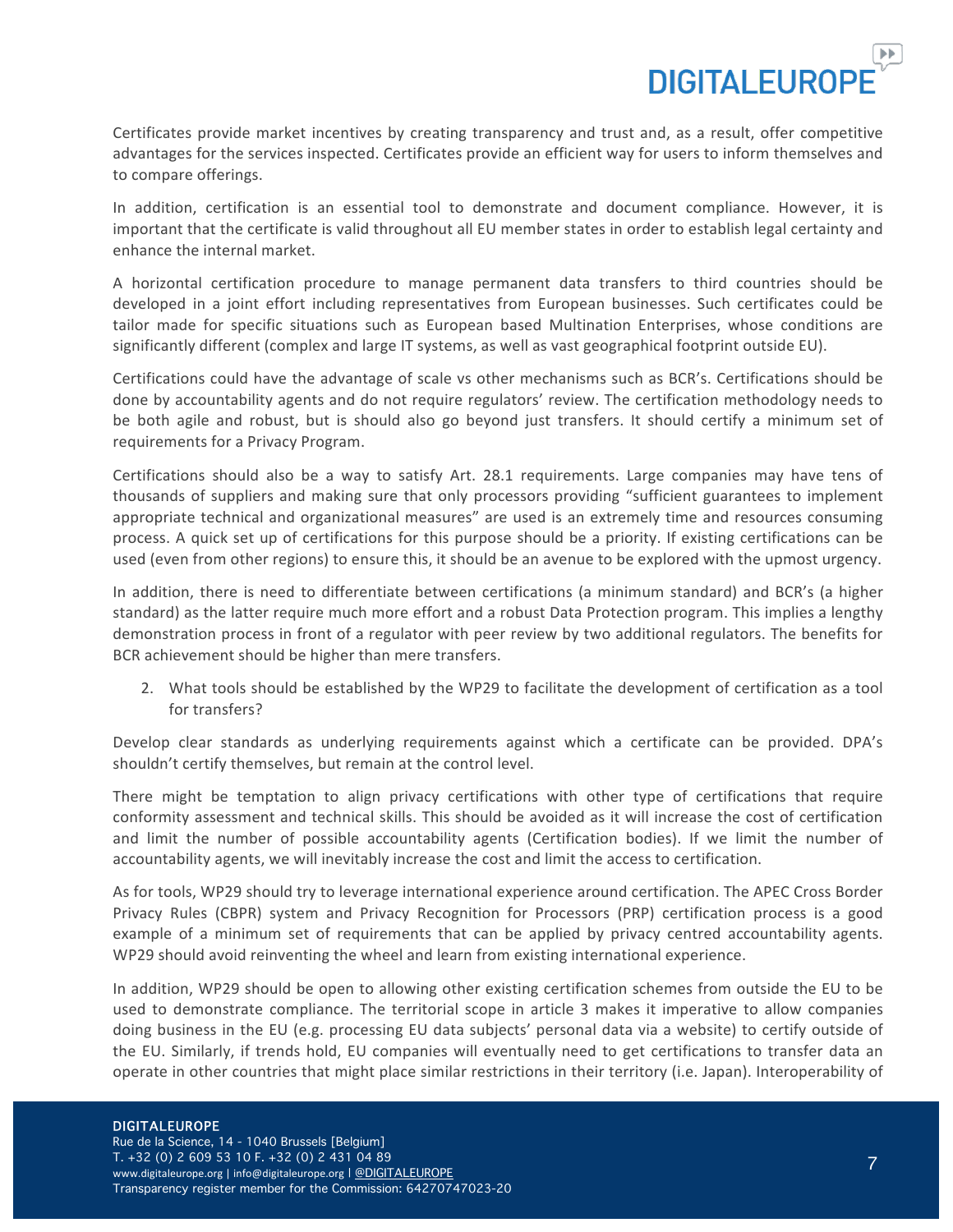

certification mechanisms will become imperative if trade barriers are to be avoided and for e-commerce to grow.

## **ADDITIONAL QUESTIONS**

### **International transfers in general**

1. What is, in your view, a "transfer"?

A transfer is the act of making data accessible to a third party, constitutes an overly broad conceptualization of temporal data access. A data access for temporal purposes in a B2B established relationship where the purpose to access data is not to make a permanent transfer nor to process personal data for any other purposes than pure technical maintenance/support should not be conflated with permanent bulk data transfers where the purpose is to process data to extract value. In addition, commissioning a data processor based on a solid data transferring agreement (along the lines of the GDPR) should not be considered transfer to a third party. The data processor is not a third party.

2. How to apply the principle of privacy by design and privacy by default in the framework of international transfers?

These principles, as well as all principles outlined by the GDPR, must be respected throughout the entire chain of processing.

3. What should be the role of the DPO on international transfers?

The role of the DPO is to work towards achieving compliance for his/her own respective company. But the role doesn't stop there. He/she should be involved in the entire value chain, especially if the company relies on external processing/downstream processing.

4. Where to draw the line between applicable law and international transfers of data under the GDPR? For example, how could a controller located outside the EU but subject to the GDPR according to Article 3.2 (e.g. processing EU data subjects' personal data via a website) frame its transfers back in its country?

In general, there should be no difference regarding the processing and transfer of personal data depending on where the controller is located. In particular, there should not be a disadvantage for controllers located in the EU versus those located outside.

5. How to assess the privacy risk related to the transfer of data outside EU in a DPIA?

Transfer specific privacy risk must be related to the legal situation in the receiving country. It is questionable how an average European controller (which may be an SME) could make a better judgement on this, if the obligations and guarantees stipulated in e.g. SCCs are not regarded as sufficient.

### **Adequacy**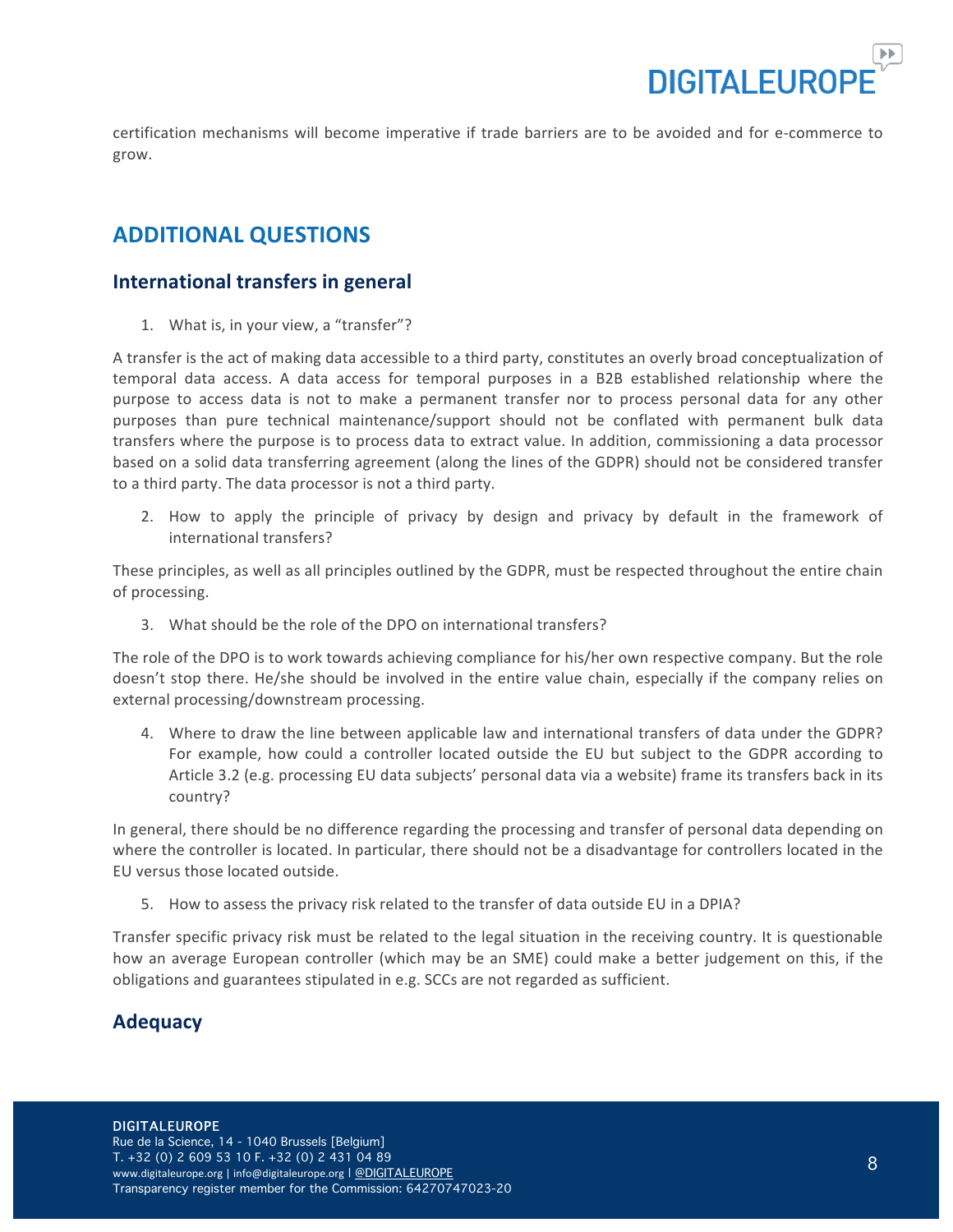

1. In case of onward transfers, which measures do you think can be applied, to make sure that the adequate level of data protection in the third country with an adequacy decision will be expanded to the third country into which the onward transfer takes place?

#### Check:

- $\bullet$  If the transfer goes back to the EU;
- If the transfer goes to country which is considered adequate;
- If the used transfer mechanism is considered adequate (SCCs);
- Whether the requirements for adequacy in article 45 para 2 are fulfilled.

#### **BCRs**

1. How could the acceptance by the controller or processor established in the EU of "liability for any breaches of the BCRs by any member concerned not established in the Union" be provided?

This is already done under the current BCR process. That statement is both contained in the BCR documentation provided to DPAs and in the Inter Company Agreement. Therefore, for processors and controllers with BCR this is not a relevant issue. It might be an issue if we were to extend the BCR to companies that are not subsidiaries but acting under "Joint Economic Activity", but that could also be resolved under contract.

2. The GDPR introduces specific requirements for entities acting as processors which must be addressed in a "contract or other legal act" that is binding between the controller and the processor. In the context of BCRs, should such "contract or other legal act" also be an element constituting the BCRs, and be subject to the approval of the DPA?

It should not. That would be overly bureaucratic. Controllers and processors manage thousands or in some cases dozens of thousands of relationships. There is no way that a DPA can have enough bandwidth to provide approval to all of these contracts. Furthermore, BCRs are a demonstration of accountability. There is absolutely no pint in establishing a burdensome control for a company that has demonstrated a robust and accountable Data Protection program.

### **Derogations**

1. Can private entities rely on the public interest derogation, Article 49 (1) (d)?

In exceptional cases, probably yes, as in principle the GDPR allows private entities to rely on public interest but this must respect the principle of proportionality. The public interest must therefore outweigh the interest of the affected data subject in the given case. This may be applicable for transfers of personal data to investigate competition, customs or tax cases.

2. Regarding the derogation of Article 49 (1) (f) what do you consider falls under the wording "physically or legally incapable"? What circumstances fall under legal incapability?

Transparency register member for the Commission: 64270747023-20

9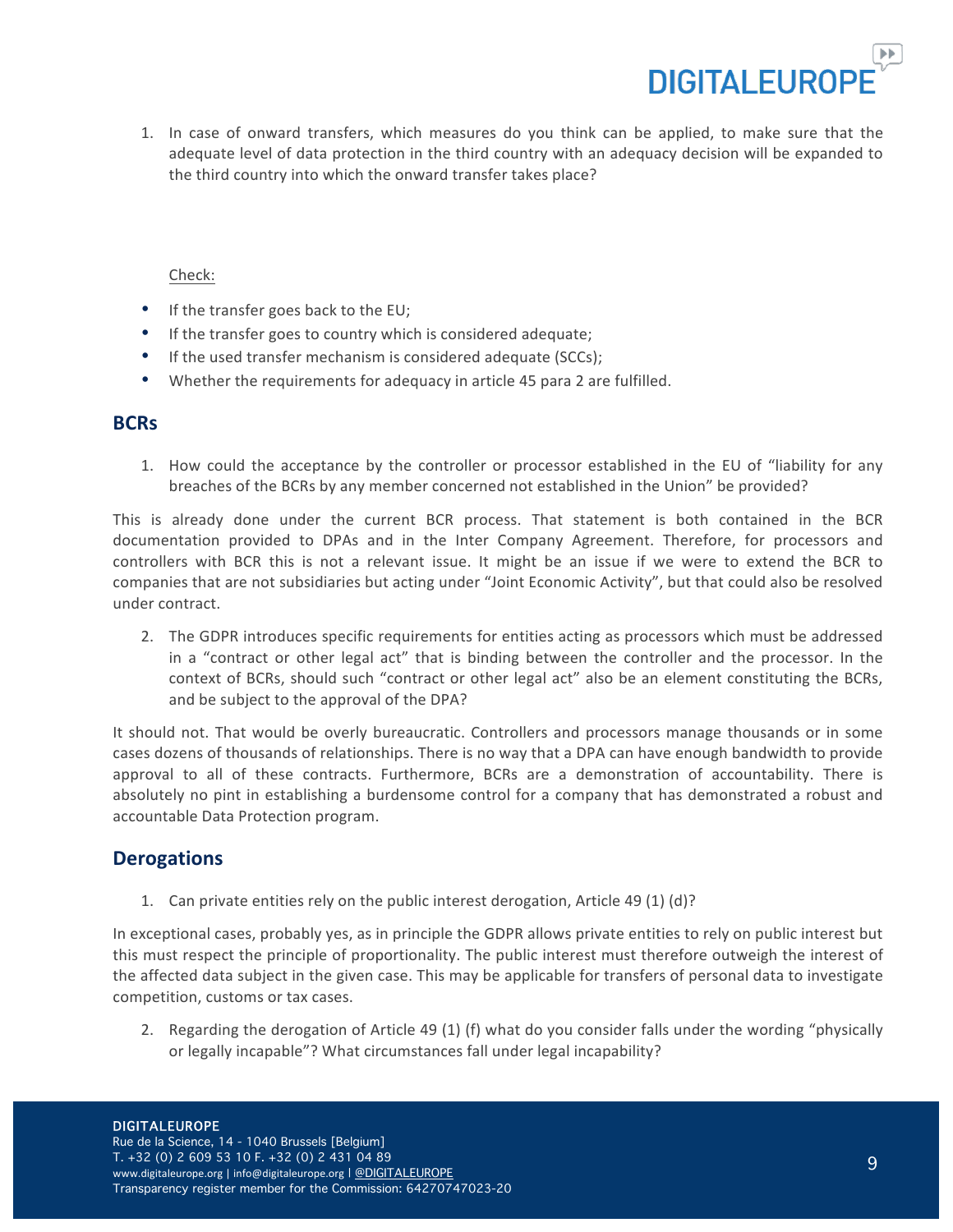

This applies to cases where the data subject is hurt and without consciousness but would otherwise have given consent to the data transfer.

### **Certification**

- 1. In your view, what exactly should be certified? For instance, should it be a transfer or set of transfers? The processes implemented by an entity? Other elements?
- What should be certified;
- The ability to demonstrate compliance when required by a regulator (Accountability);
- Elements that would enable a controller to meet the requirements of Article 28.1 from by providing minimal requirements for a processor to meet its responsibilities;
- A strong focus should be on achieving the minimum standards under the GDPR through review of the Privacy Programs;
- An incident management system;
- It should be the mechanism and process not for a single transfer but the overall approach;
- The process as implemented by all entities involved in the processing activity.
- 2. In your opinion, what should the certification process look like in practice?

The certification procedure should be initiated by means of an application by the certification seeker  $(CS)$ . Following the submission of an application by the CS or after a contract for the implementation of a certification procedure has been concluded, the responsible accountability agent inspects the service based on a set of predefined inspection requirements. Based on its report, stating that the requirements of the GDPR have been fulfilled, a certificate is to be granted or denied. The certificate must be published by the accountability agent or by another body determined by law (e.g. the DPA). The date of issue and the date on which the validity of the certificate expires must be specified on the certificate.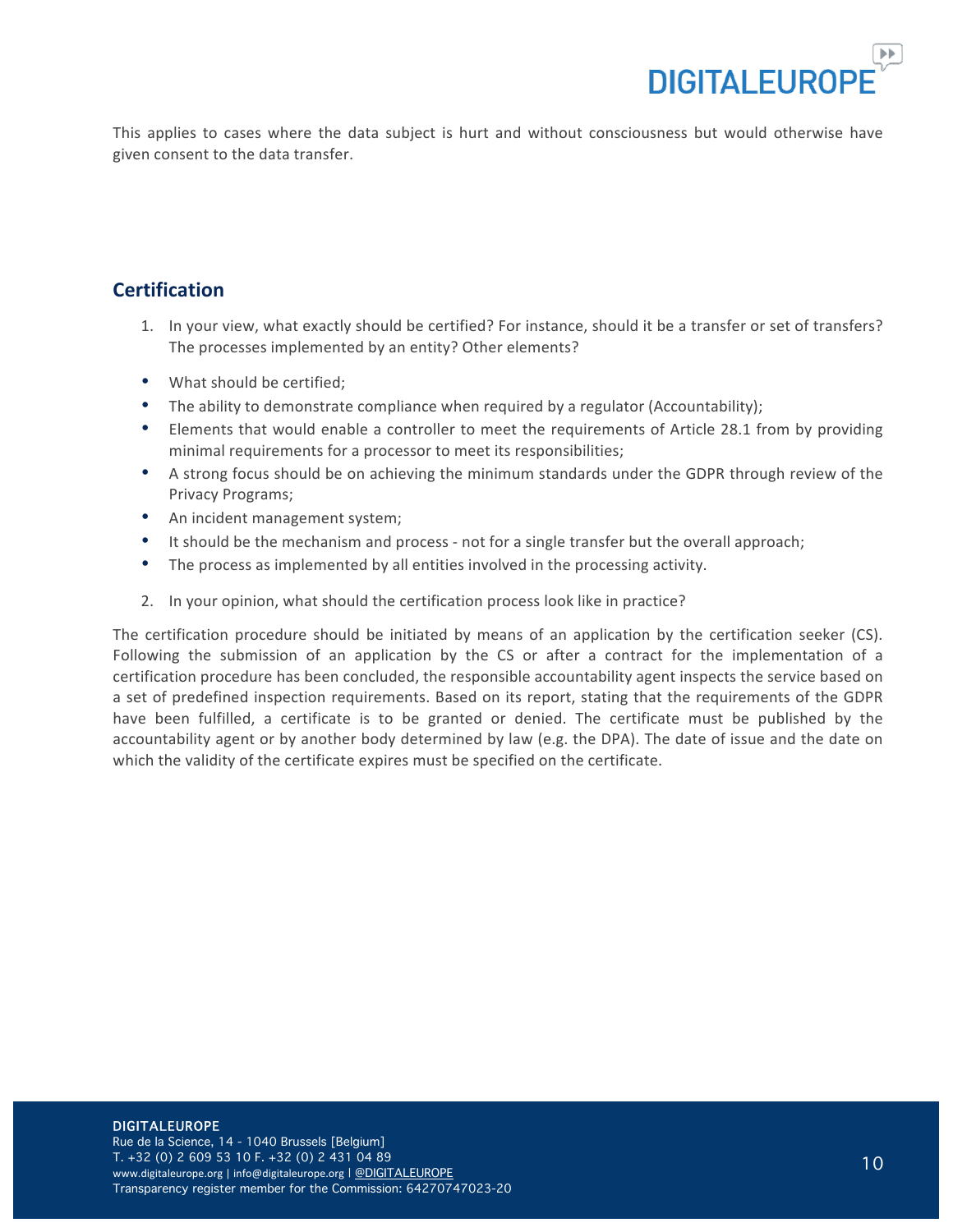

--

For more information please contact: Iva Tasheva, DIGITALEUROPE's Policy Manager +32 2 609 53 10 or iva.tasheva@digitaleurope.org

#### DIGITALEUROPE

Rue de la Science, 14 - 1040 Brussels [Belgium] T. +32 (0) 2 609 53 10 F. +32 (0) 2 431 04 89 www.digitaleurope.org | info@digitaleurope.org | @DIGITALEUROPE Transparency register member for the Commission: 64270747023-20